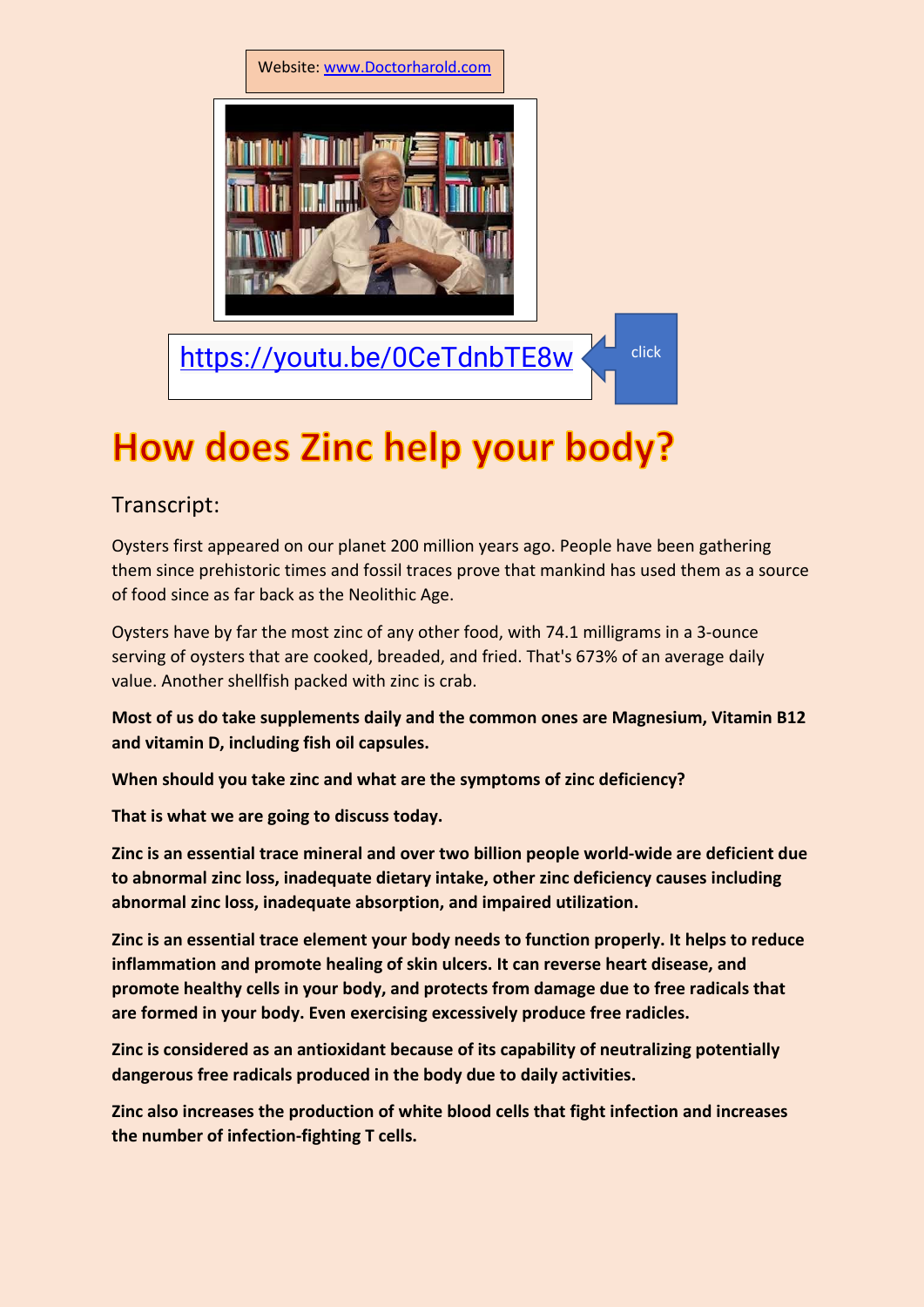**When you have a zinc deficiently, you do not think about it. It can put you at risk from diseases like diabetes and infertility.**

**It is needed and found in every cell in your body, as it is necessary for replicating all the cell's genetic material. It is involved in then production of 300 enzymes and lends a hand in hundreds of body processes, from wound healing to digestion.**

**Unfortunately, the bodies can't make zinc and we should get bit in our diet.**

**If your sense of taste and smell disappears that could be the first symptoms that you have a zinc deficiency.**

**There is sufficient zinc in your chicken you eat, red meat and fortified cereals. Vegetarians can get their zinc from beans, chickpeas, lentils, tofu, walnuts, cashew nuts, chia seeds, hemp seeds, pumpkin seeds, whole meal bread and quinoa.**

**Many fruits we eat daily such as avocados, blackberries, pomegranates, raspberries, guavas, peaches, apricots, kiwi fruit and blue berries are all high ion zinc.**

**Eggs too contain a moderate amount of zinc and can help you meet your daily target.**

**As research from Oregon State University's Linus Pauling Institute points out, the zinc in foods like oysters, red meat and eggs is more bioavailable, meaning that your body can more readily absorb and use it. This is because animal proteins improve zinc absorption.**

**Bananas are the best zinc foods, but they do have a small amount.**

**Zinc from animal foods like red meat, fish and poultry is more readily absorbed by the body than zinc from plant foods.**

**Magnesium seem to assist your body in regulating zinc levels, but high intake of zinc can be detrimental to magnesium absorption**

**So, it is unlikely that we lack zinc as we take sufficient in your daily diet without your knowing.**

**But zinc deficiency can happen in people who have problems absorbing nutrients from the gut, especially among old people, and those who have chronic gut diseases.**

**Some medicines can also increase the loss of zinc through urine.**

**ACE inhibitors given for high blood pressure is one example. Other blood pressure tablets than can deplete zinc levels are ARBs, or angiotensin blockers, betablockers and calcium channel blockers -all given to control your blood pressure. Deficiency can also occur with diuretics for a long time.**

**The number of proteins in meal has a positive effect on zinc absorption, an example is that taking casein has a modest inhibitory effect on zinc absorption.**

**Some foods containing phytates present in whole-grain breads, cereals, legumes can bind zinc and inhibit its absorption.**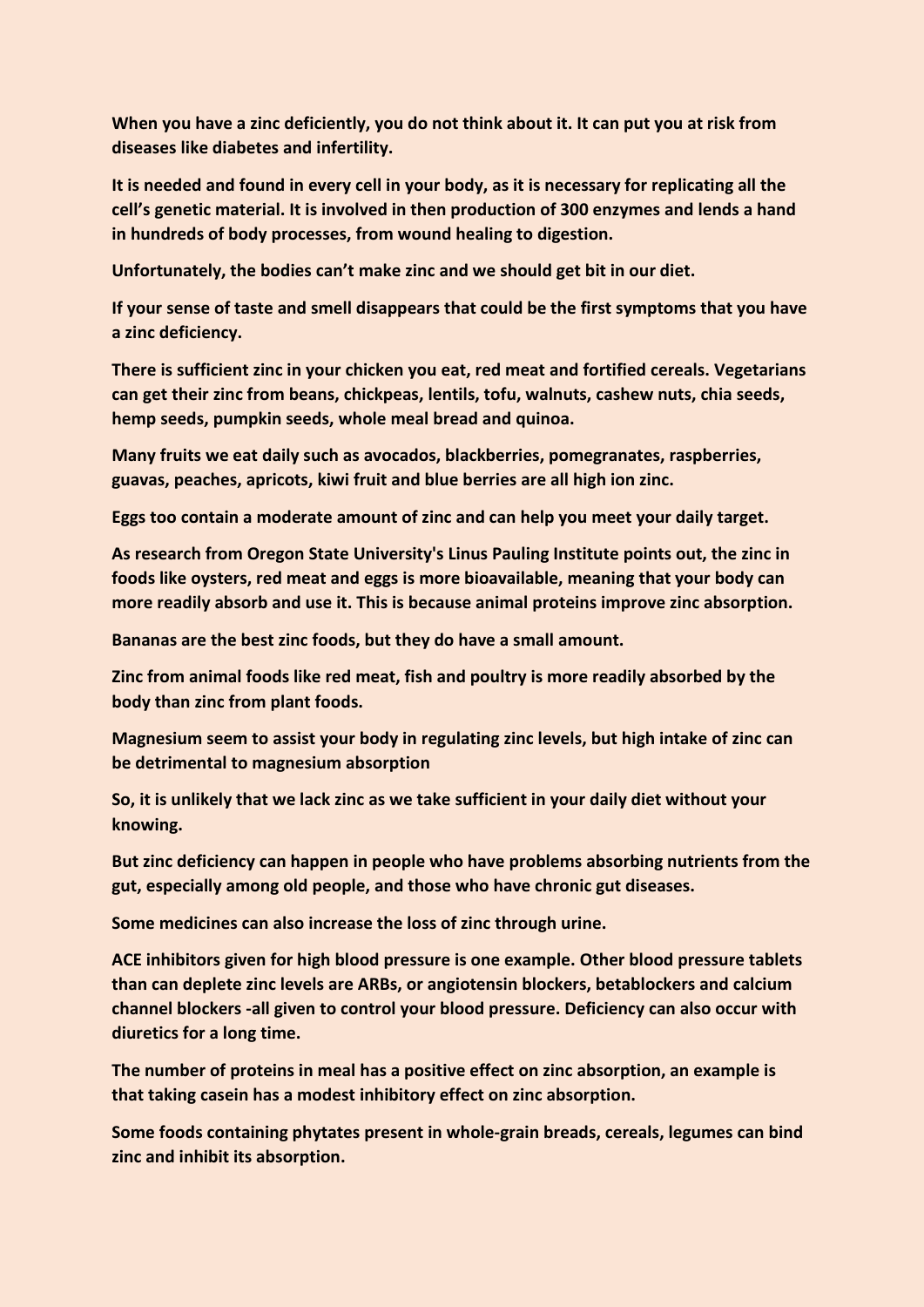**When zinc is deficient in your body, your hair can drop. There are changes in your nails, you get frequent diarrhea, more infections, you may feel irritable, lose your appetite, impotence, eye problems and poor immune system.**

**If you suffer from skin eczema, with cracks and a glazed appearance, often seen around your mouth, you may have to see your doctor.**

**Childhood and adolescence growth could be sluggish**

**If you have any of these symptoms, please check your blood zinc level.**

**On the happier side, studies have revealed that in males taking zinc tends to effect on arousal and maintaining an erection.**

**The recommended dose for adult men is around 11 milligrams of zinc daily. There are 10 reasons why zinc is so important for men.**

**Zinc is called 'the ultimate sex material' by Men's Health magazine. Zinc influences a man's fertility as mentioned earlier, and long-term How does Zinc help your body?sex drive and sexual health.**

**Zinc is important for sperm production. With low volumes of semen and testosterone levels, the culprit could be zinc levels. In each ejaculation can expend uo to 5 milligrams of zinc, or almost half a man's daily allowance.**

**Scientists at Wayne State University School of Medicine in Michigan investigated the effects of zinc on testosterone levels in men between 20 and 80 years old. The study revealed that young men who restricted dietary zinc intake for 20 weeks experienced decreases in testosterone, while zinc-deficient elderly men taking zinc supplements for six months experienced increases in testosterone production.**

**Among women too studies have shown that zinc supplementation can improve testosterone levels and sexual function in postmenopausal women.**

**Zinc plays an important role in maintaining and improving prostate health. Scientists at Johns Hopkins University and the Agricultural Research Service (the research arm of the U.S. Department of Agriculture) found that cancerous prostate tissue contains significantly less zinc than healthy organ tissue. While zinc is found in every organ, tissue, and cell in the human body, in males, the prostate has more zinc than any other tissue except bone.**

**If zinc supplement is taken in excess doses for many years doubles a male's risk of prostate cancer.**

**The recommended daily allowance for men is 11 milligrams (for women it's 8 milligrams)**

**Human beings cannot store zinc naturally, but we are fortunate that our daily diet supplies enough.**

**We have discussed the significance of zinc in the body and check on the levels with the presence of symptoms described earlier.**